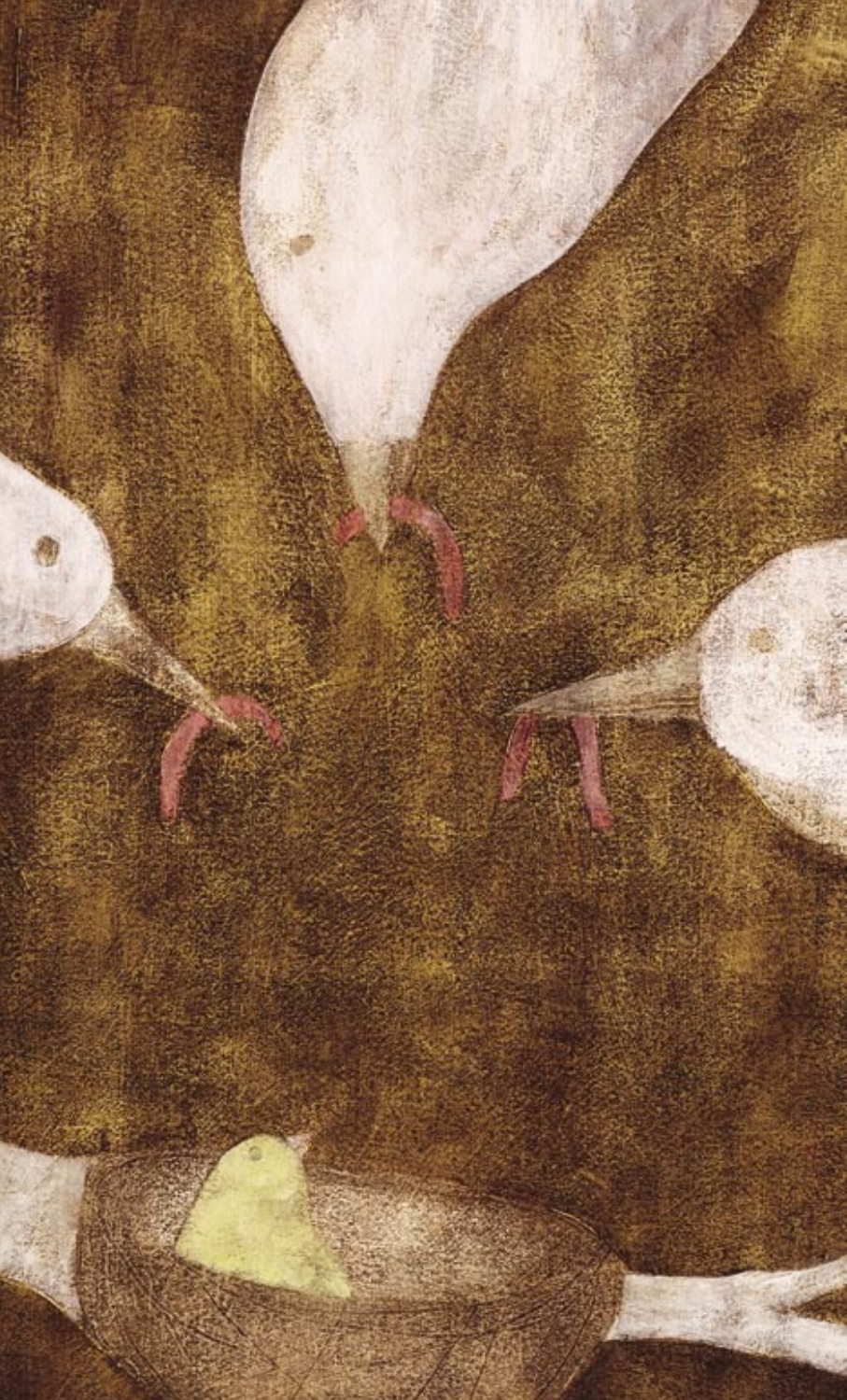# Governing joint ventures

Better oversight isn't just for wholly owned businesses.

James Bamford and David Ernst

**Corporate governance** has become a top priority for executives of public companies. Yet too few of them have raised the bar for governing joint ventures, whose financial-management systems, most executives tell us, just aren't as good as those of wholly owned businesses. Such systems, we hear, don't regularly incorporate joint ventures into the standard corporateplanning and review process, and parent companies don't pay enough attention to them. Where standards exist at all, they are informal and vary quite widely.

This neglect is risky. Most large companies today have ten or more sizable joint ventures accounting for 10 to 20 percent of their annual revenues, income, or assets. And in our experience, the effects of weak governance chronic underperformance, a failure to adapt and evolve, and excessive managerial costs—help sink many such partnerships.

More than a decade ago, the California Public Employees' Retirement System (Calpers), hoping to improve the performance of corporate boards, established a set of corporate-governance guidelines. Applying them to joint ventures, of course, calls for adjustments. Nonetheless, we believe that such guidelines will not only help companies (and perhaps their public shareholders) to assess the governance of their existing joint ventures more clearly but also make their executives better informed when they enter into new joint ventures.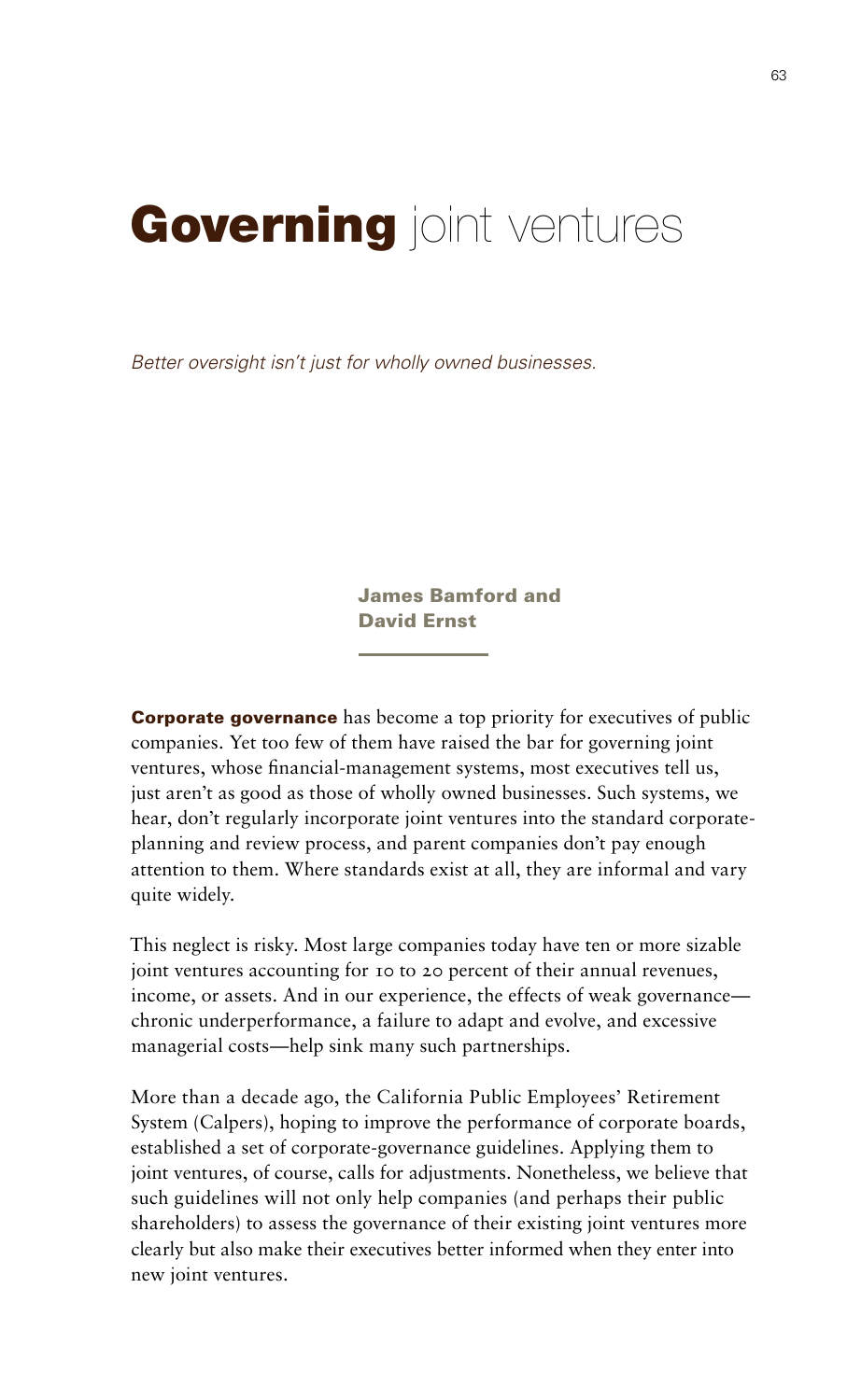Indeed, guidelines such as these can make the difference between good and bad governance—between governance that is fast, accountable, and transparent, on the one hand, and prone to gridlock, weak performance management, mistrust, and stagnation, on the other. Our experience with many large joint ventures suggests that improving their governance can help their corporate parents to change their strategy, scope, financial arrangements, and operations and to identify and reduce the risks they face. Those risks can be considerable: in a recent case, an industrial conglomerate discovered, 18 months after the fact, that one of its joint ventures had exposed it to a \$400 million liability.

# **Understand the challenge**

Shareholders of public companies are typically united by a common desire to optimize returns—in the form, for example, of dividends and share price levels—and to manage risks. By contrast, the governance of joint ventures, which receive ongoing operational resources from a few large shareholders, is much more complicated (exhibit).

In joint ventures, for example, board members (and others involved in the governance system) must manage what may be the divergent strategic and economic interests of the parent companies, which often have very different constraints, views of the market, and means of profiting from the business. Likewise, the boards of joint ventures must secure and oversee the flow of operational resources (including technology, raw materials, and staff)

#### EXHIBIT

| Anatomy of joint-venture governance                                                                |                                                                                                                                                                                               |
|----------------------------------------------------------------------------------------------------|-----------------------------------------------------------------------------------------------------------------------------------------------------------------------------------------------|
| Governance in typical public company                                                               | Additional governance challenges for joint venture                                                                                                                                            |
| <b>Board composition</b>                                                                           |                                                                                                                                                                                               |
| Board members are not employed by shareholders;<br>represent interests of all shareholders equally | Board members are typically employed by 1 of the<br>shareholders, creating potential conflicts of interest                                                                                    |
| <b>Board roles</b>                                                                                 |                                                                                                                                                                                               |
| Board focuses on approval of major strategic decisions,<br>CEO succession, risk management         | Board must manage conflicts between shareholders, secure<br>resources from shareholders, monitor transfer prices/<br>parent transactions, manage career path of management team               |
| <b>Decision making</b>                                                                             |                                                                                                                                                                                               |
| Investors unite in desire to maximize shareholder<br>returns, manage risks                         | Key decisions (eg, strategy setting, capital planning) require<br>agreement among a few large shareholders, which may have<br>very different interests, financial constraints, view of market |
| <b>Management team</b>                                                                             |                                                                                                                                                                                               |
| Management team members are accountable to CEO<br>and board                                        | Key members of venture's management team (eg, CEO,<br>COO) are former employees of 1 parent; many likely to see<br>future career tied to returning to that parent                             |
| <b>Resource flows</b>                                                                              |                                                                                                                                                                                               |
| Venture does not depend on shareholders for any<br>operational inputs                              | Venture depends (at times extensively) on 1 or both<br>parents for key inputs, services, business functions (eg, raw<br>materials, administrative support, sales force)                       |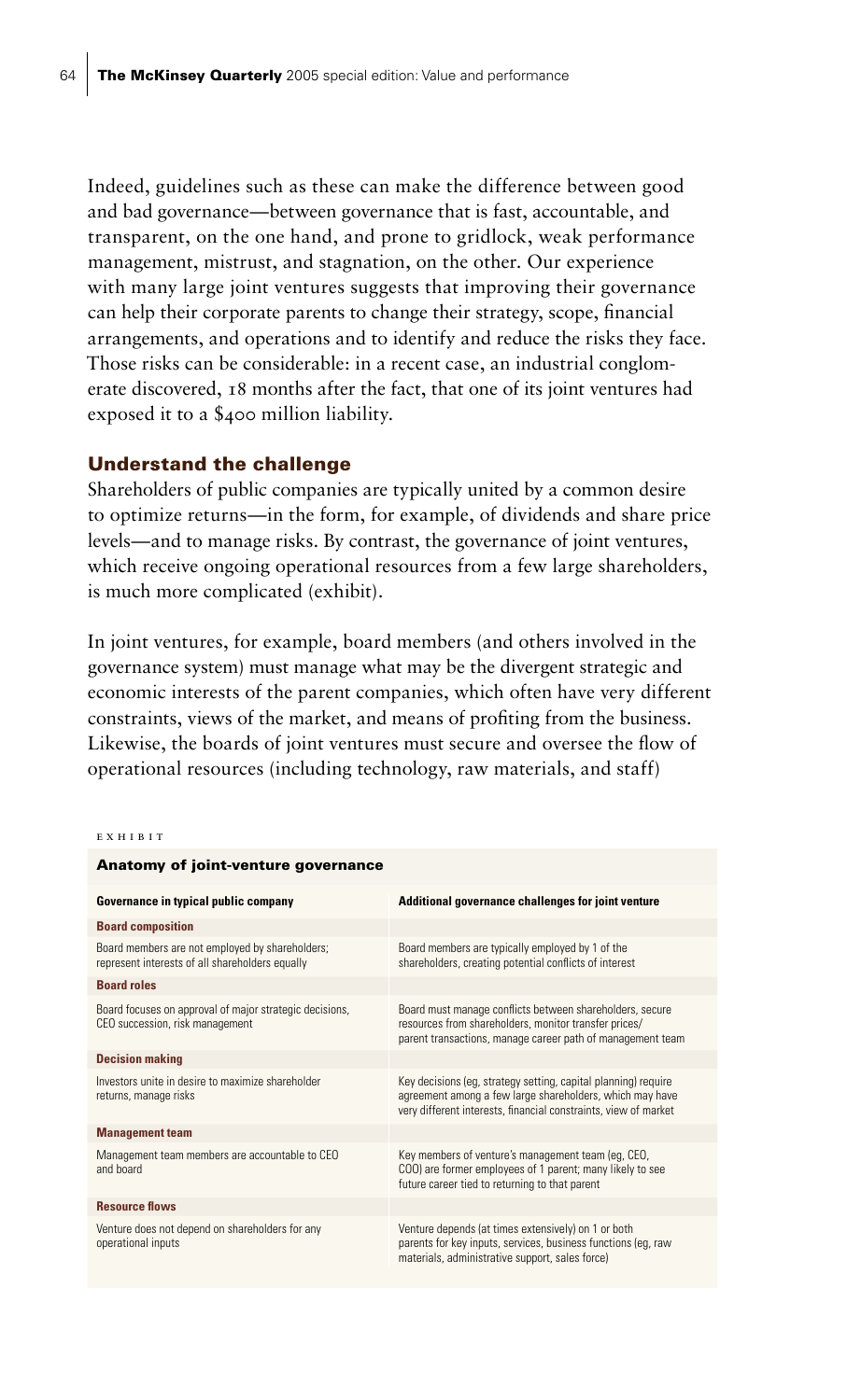between them and their parent companies. These boards must also navigate through other operational problems, such as the creation of incentives for employees of the parent companies (such as engineers and sales reps) who interact with but aren't employed by the joint venture.

What's more, the members of the boards of joint ventures—almost always employees of their parent companies—have to overcome inherent conflicts between the specific interests of each of the parents and the overall interests and health of the venture. As one former board member of a large aerospace joint venture explained, "It was quite a dishonest system. You went into a meeting wearing two hats, as both supplier and owner. Each partner's prime motivation was to look after its own interests."

# Toward a better model

Despite the differences between wholly owned businesses and joint ventures, many of the basic tenets of good corporate governance can—and should—be applied to both. The principles discussed here might be seen as the minimum needed to promote accountability, speed, transparency, and, ultimately, performance.<sup>1</sup>

# Appoint at least one outside director

Outsiders are now extremely rare on the boards of joint ventures. Yet an outsider who is explicitly charged with promoting the interests of such a business and asking tough questions about its performance and long-term direction can dramatically improve its transparency, its bottom-lineperformance orientation, and its overall returns. Such an outside director is also in a position to argue on behalf of its strategy when the parents have diverging interests. In the infrequent cases where joint ventures have appointed outside directors, the experience has been quite encouraging.

Consider, for example, the case of Aera Energy, a multibillion-dollar upstream oil joint venture that Mobil and Royal Dutch/Shell formed in 1996. The venture, initially a wholly owned spinout of Shell, was built on the premise that to compete in the mature and highly competitive heavycrude business in California, Aera needed to operate in a manner very different from that of its major-oil-company parents. It therefore had to be quite independent. A key part of establishing this independence was the appointment of outsiders to the board. In 1996, when Shell created a 60–40 joint venture with Mobil's upstream California assets, the partners agreed to retain the outsiders on the joint venture's board and have them

<sup>&</sup>lt;sup>1</sup> These guidelines are a subset of McKinsey's draft joint-venture governance guidelines: more than 30 principles that companies should apply to their joint ventures. The guidelines have grown out of our client work with more than 500 alliances and, more directly, out of McKinsey's October 2004 roundtable for CEOs and directors.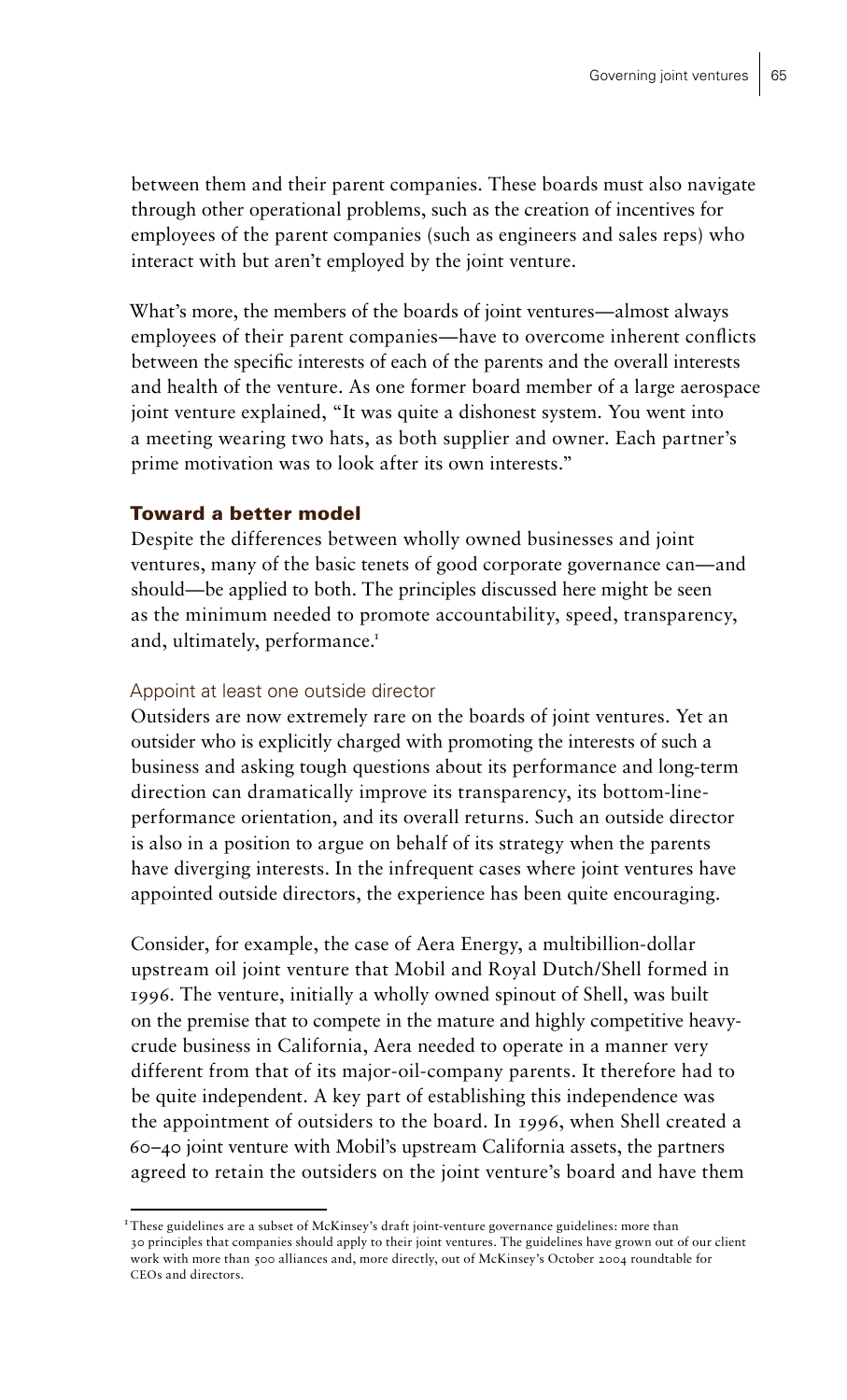continue to chair the audit and compensation committees.<sup>2</sup> Instead of choosing oil industry veterans, the parents sought out highly respected executives from other industries. Eugene Voiland, the CEO of Aera, believes that the outside directors brought a fresh perspective to the business, promoted transparency and frank discussion, and advanced the interests of the joint venture as a whole (rather than optimizing one parent's interests).



# Designate lead directors or a strong chairperson

Partners in a joint venture typically approach the design of its board by picking three or four members each, without specifying their individual roles. Such board members thus act as generalists instead of contributing specific skills. Ideally, however, companies should adopt a highly specialized model of joint-venture governance by appointing board members with individual expertise who can provide real oversight and guidance in important areas such as finance, manufacturing, and regulatory affairs.

As a first step, each parent company should appoint a board member to function as its lead director. This makes at least one member a peer of the joint venture's CEO, with the power to challenge the management team and the responsibility for securing resources from the parents and for managing the relationship with them. One prominent global chemical company insists that in every major joint venture, each partner must appoint a lead director who spends at least 20 days a year on its affairs (the norm for nonlead directors is  $\zeta$  days).

In some cases—especially multiparty joint ventures and consortia—a strong chair with oversight of strategy and budget issues can serve the same purpose. Consider Sematech, an 18-year-old research consortium formed by more than a dozen leading semiconductor companies. Its chairman, O. B. Bilous, devotes time to the consortium *between* board meetings by working with the CEO to review and challenge the content of all board presentations and by serving as a sounding board for the management team on key strategic and operational issues. The chair must bring real credibility to the role: Bilous assumed it after a career at IBM, where, as a general manager of a major division of IBM Microelectronics, he had structured

<sup>&</sup>lt;sup>2</sup> When Exxon merged with Mobil in 1999, the new company installed a board composed entirely of internal directors.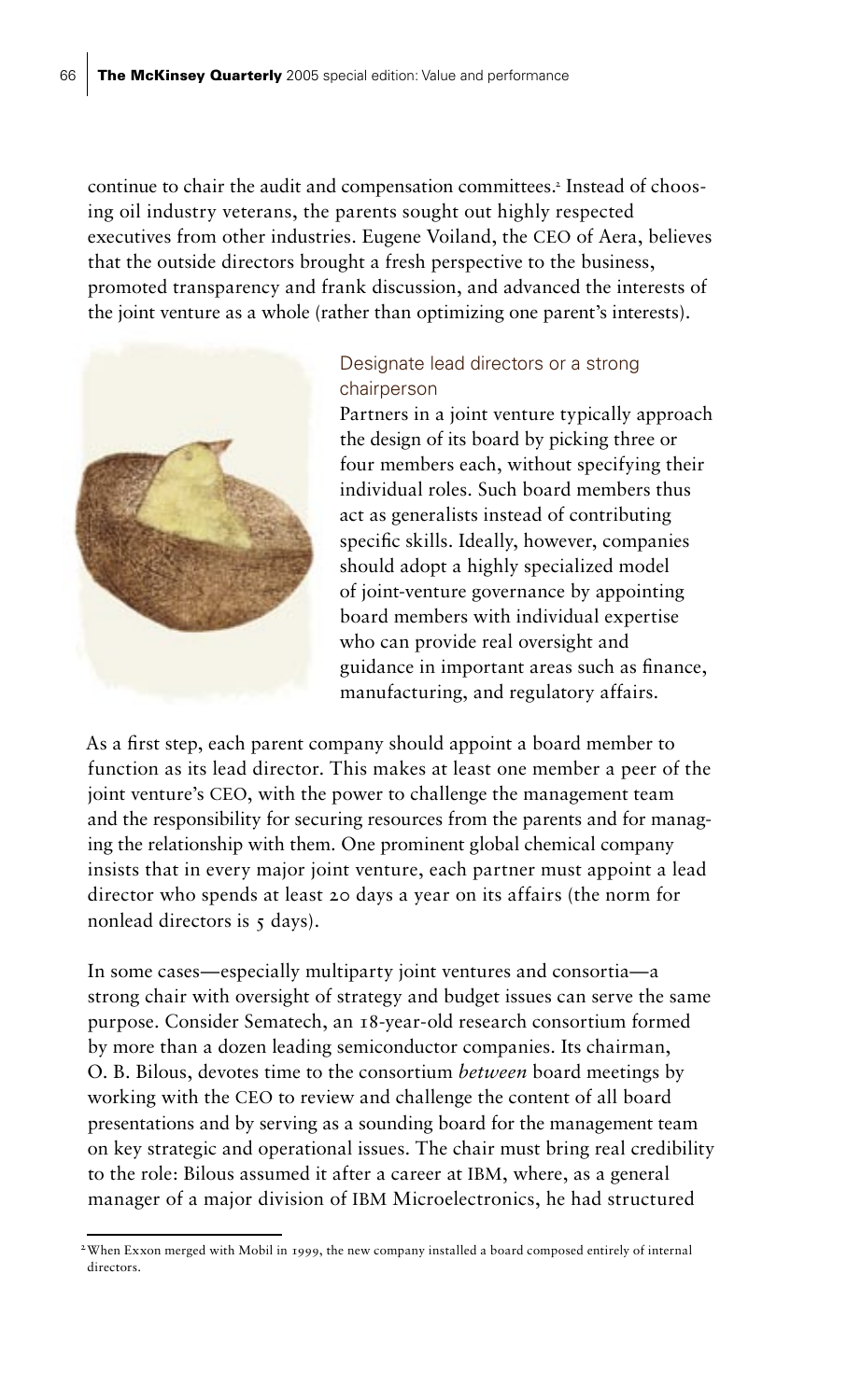and served on the boards of four very large semiconductor-manufacturing joint ventures. He is not, however, currently employed by Sematech or any of its investors, so he is an independent nonexecutive chairman.

# Review and reward the performance of board members

Contrary to today's standard for corporate governance, few joint-venture board members are evaluated on their individual performance, and compensation is only obliquely, if at all, linked to the performance of the venture they oversee.

Companies should rethink the way they review and compensate the members of the boards of joint ventures. For starters, in annual reviews board members should be evaluated by such criteria as their impact in shaping the joint venture's strategy, their success in fulfilling their riskmanagement responsibilities, their track record in securing resources and attracting good people, and their ability to secure timely decisions from the corporate parents. Moreover, companies should consider linking the directors' compensation directly to the profit-and-loss statement or to other performance targets. To align the interests of the joint venture with those of the inside directors and to ensure that they have some skin in the game, at least 5 percent of their total compensation should be linked to a common metric for the performance of joint ventures. In fact, these businesses could steal a page from nonequity alliances that reward their board members and managers for exceptional performance by drawing down sums from a monetary fund whose size is linked to financial targets.

# Sponsor an external audit

Large joint ventures do a fairly good job of generating basic financial and operating data—for instance, the cost of goods sold, plant utilization levels, and product defect rates. But they tend to be less effective at understanding their own economics (including transfer price profits) from the perspective of their corporate parents and at generating the second-level management data<sup>3</sup> so essential to grasping the real issues and prospects of a business.

The resulting lack of transparency about the economics and transfer prices can be startling. One industrial joint venture's parents extracted essentially all of their value through the sale of product subsystems to it—not through its dividends, which were negligible. At no time did its board understand whether it was truly profitable, because the governance system made the parents' actual costs in building these subsystems opaque. Indeed, the issue of transfer-pricing profits created deep tensions

<sup>&</sup>lt;sup>3</sup> For example, information on the profitability of different customer or product segments, assessments of key business risks, and detailed comparisons with the performance of competitors.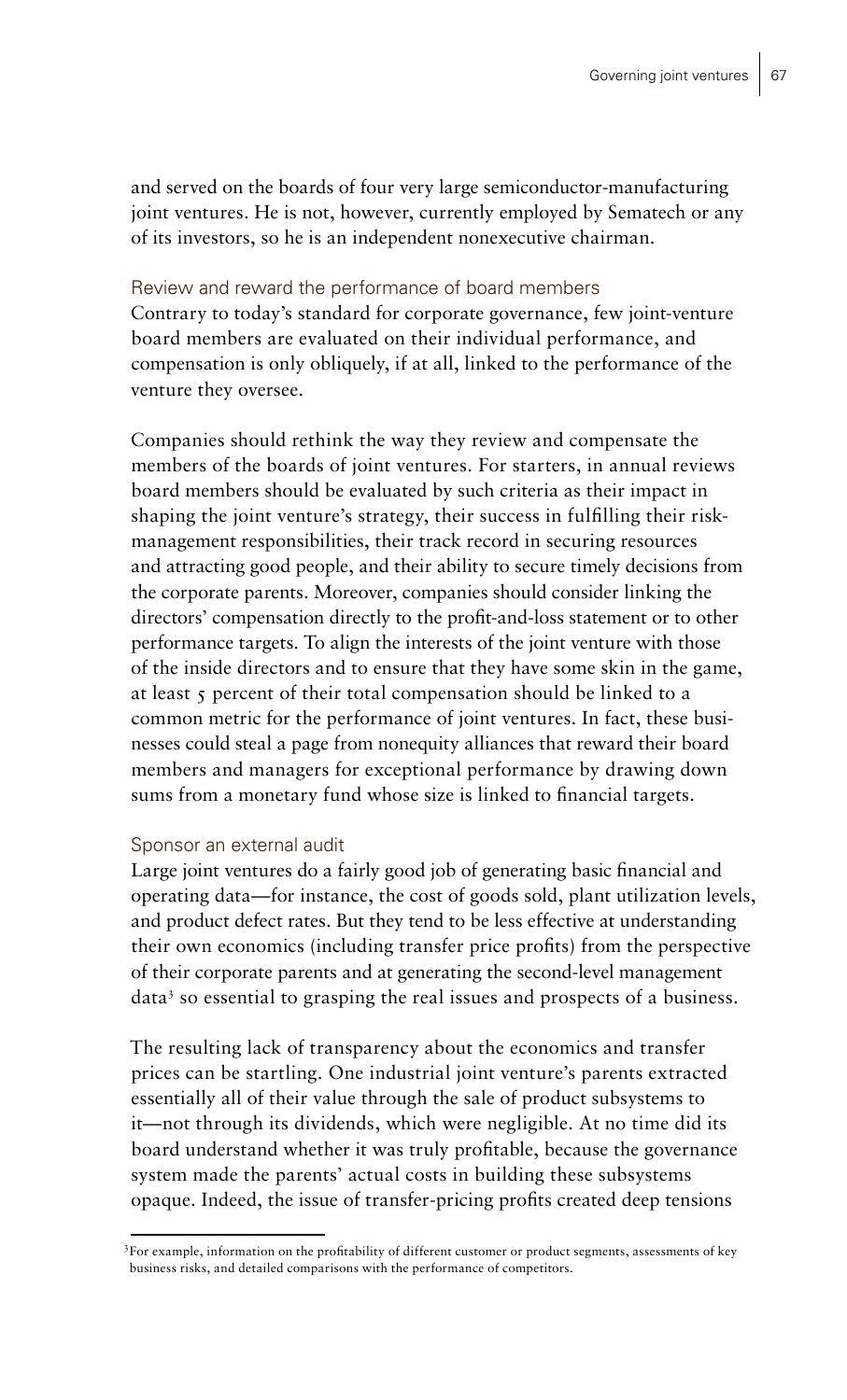in the relationship. The parents referred to the annual meeting on prices as "the poker game," and the parents' auditors called themselves "the liars' club" because they had to smoke out each other's pricing bluffs.

One US downstream oil industry joint venture that also depended extensively on its parents for key inputs, such as crude oil and administrative services, provides a contrast. Each year, its board hired a leading accounting firm to audit its books. The accountants were asked to pay particular attention to the parent companies' transactions, such as crudeoil supply and off-take agreements, thereby ensuring that materials and services were fairly priced and that the board understood the total economics of the business.

# Create a real challenge process

Too often, and for many reasons, joint ventures are shielded from thorough performance scrutiny. For one thing, they exist on the corporate periphery, outside their parents' normal reporting processes. Likewise, their parents may be reluctant to invest scarce managerial resources in efforts to oversee them properly merely to capture, say, only half of the resulting benefit. Indeed, the returns not only seem lower but also may take more effort to secure: changing an underperforming joint venture in a significant way typically requires agreement by the parents, and that can be difficult—if not impossible—to achieve. Nonetheless, a company making a large investment in a joint venture should oversee it with the same level of intensity that would be devoted to other businesses of the same size.

One important consideration is how to create a rigorous reporting and review process that engages all of the corporate parents without subjecting the joint venture to "double jeopardy"—that is, to full and separate reporting to all of its corporate parents, forcing it to meet different data and format requirements and to report for different calendar years. Here, the experience of one consumer-product-financing joint venture is instructive. To avoid double jeopardy, it was linked directly into one parent company's corporate-review process and treated like one of that company's wholly owned business units. The key difference is that the board members from both parents participate in these meetings and challenge proposals from the parents' perspective. In the oil industry, the board of a multibillion-dollar joint venture established an independent review process, including a separate and very strong finance and audit committee as well as the aggressive use of outside auditors to benchmark the performance of the business.

#### Let the venture's CEO run the business

We recognize that the board of a joint venture may, from time to time, have to intervene in its operational affairs or strategy decisions—for example,